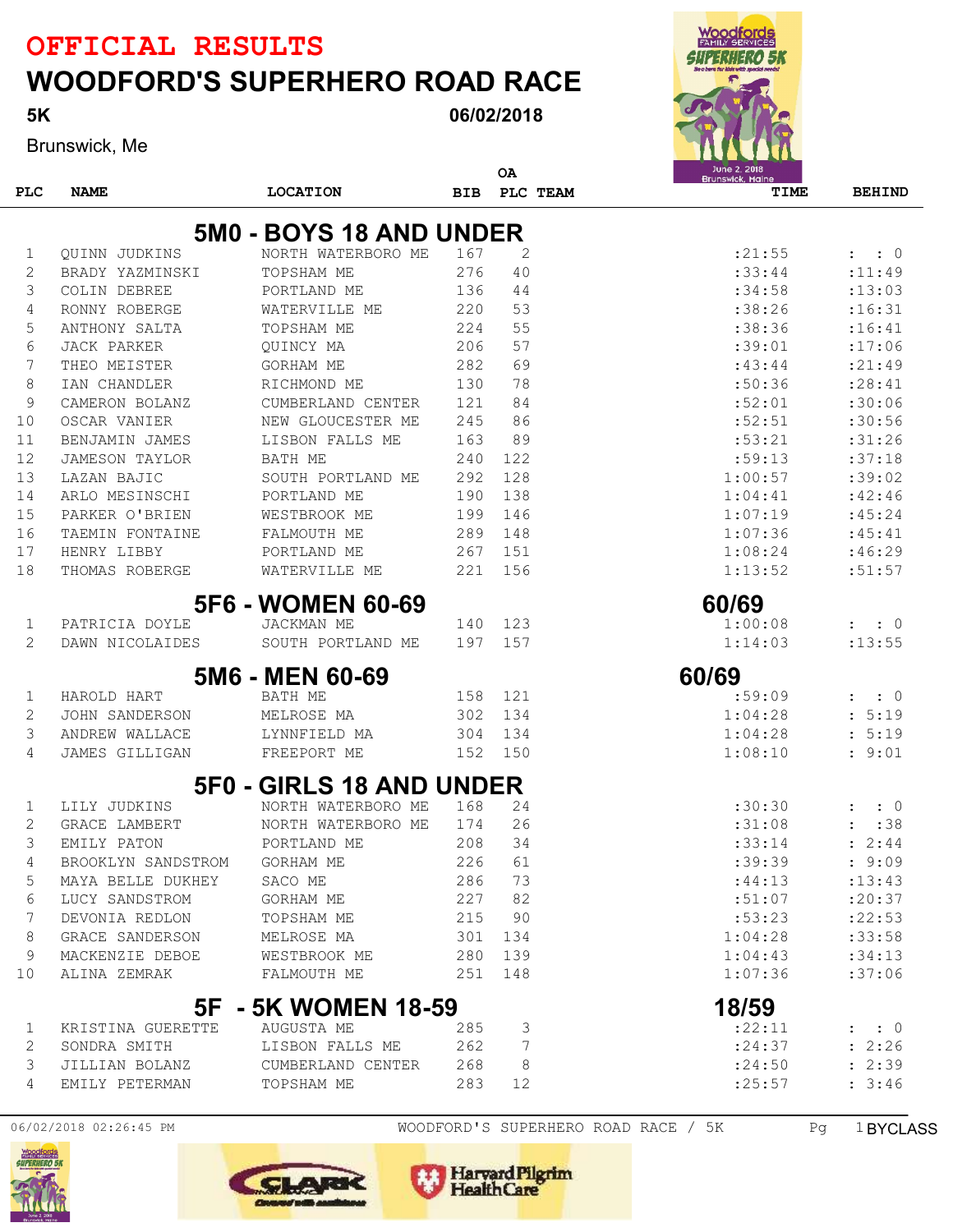06/02/2018

Brunswick, Me

5K

|  | ۰<br>ì<br>٥ |
|--|-------------|
|  |             |
|  |             |

|            |                     |                     |            | <b>OA</b> |            | June 2, 2018<br>Brunswick, Maine |               |
|------------|---------------------|---------------------|------------|-----------|------------|----------------------------------|---------------|
| <b>PLC</b> | <b>NAME</b>         | <b>LOCATION</b>     | <b>BIB</b> |           | PLC TEAM   | TIME                             | <b>BEHIND</b> |
|            |                     |                     |            |           |            |                                  |               |
|            | 5F                  | - 5K WOMEN 18-59    |            |           |            | 18/59                            |               |
| 5          | JENNIFER MORRIS     | LISBON FALLS ME     | 192        | 13        |            | :26:08                           | : 3:57        |
| 6          | MAUREEN ZEMRAK      | FALMOUTH ME         | 249        | 16        |            | : 27:29                          | 5:18          |
| 7          | MAEVE CORISH        | DOVER NH            | 132        |           | $17 E-TOP$ | : 28:26                          | 6:15          |
| 8          | CINDY KINGSBURY     | FRANKFORT ME        | 258        | 18        |            | : 28:48                          | 6:37          |
| 9          | VERONICA RUGULLIES  | LISBON ME           | 222        | 20        |            | : 28:58                          | 6:47          |
| 10         | DARSEY JUDKINS      | NORTH WATERBORO ME  | 166        | 23        |            | :30:19                           | 8:08          |
| 11         | JENACEE BRADBURY    | SOUTH PORTLAND ME   | 297        | 28        |            | :32:01                           | 9:50          |
| 12         | CARLY LOPERGOLO     | SOUTH PORTLAND ME   | 298        | 28        |            | :32:01                           | 9:50          |
| 13         | HILARY MAXIM        | PORTLAND ME         | 259        | 30        |            | :32:05                           | 9:54          |
| 14         | ALLISON BROWN       | CUMBERLAND CENTER   | 260        | 30        |            | :32:05                           | : 9:54        |
| 15         | HEATHER MARSTERS    | BOWDOIN ME          | 181        |           | 33 E-TRAIN | :32:45                           | :10:34        |
| 16         | JULIEN MILLETT      | TOPSHAM ME          | 191        | 35        |            | :33:28                           | : 11: 17      |
| 17         | <b>BROOKE ALKON</b> | BOSTON MA           | 101        | 37        |            | :33:39                           | : 11:28       |
| 18         | ALICIA KNOWLES      | TOPSHAM ME          | 171        | 38        |            | :33:41                           | : 11:30       |
| 19         | CINDY MOTAKA        | BRUNSWICK ME        | 194        | 41        |            | :34:03                           | : 11:52       |
| 20         | CASEY ALVES         | LISBON ME           | 106        | 42        |            | :34:31                           | :12:20        |
| 21         | TONI HALLE          | LISBON ME           | 156        | 46        |            | :35:06                           | :12:55        |
| 22         | JODY PRAUL          | AUGUSTA ME          | 213        | 49        |            | :35:21                           | :13:10        |
| 23         | JENNIFER SICARD     | SOUTH BURLINGTON VT | 233        | 50        |            | :36:17                           | : 14:06       |
| 24         | AMY AMICO           | CUMBERLAND ME       | 108        | 51        |            | :36:39                           | : 14:28       |
| 25         | ASHLEY O'CONNOR     | OUINCY MA           | 203        | 58        |            | :39:02                           | :16:51        |
| 26         | STACI ST. PIERRE    | LEWISTON ME         | 238        | 59        |            | :39:34                           | :17:23        |
| 27         | DARCI WHEELER       | BOWDOIN ME          | 246        | 59        |            | :39:34                           | :17:23        |
| 28         | PAMELA CANTLIN      | PORTLAND ME         | 129        | 62        |            | :39:49                           | :17:38        |
| 29         | SUSAN SOTO          | CUMBERLAND FORESIDE | 237        |           | 63 E-HR    | :40:06                           | :17:55        |
| 30         | MEGAN FARRAR        | SOUTH PORTLAND ME   | 146        |           | 64 E-TOP   | :40:33                           | : 18:22       |
| 31         | TINA STALKER        | NORTH WATERBORO ME  | 274        | 65        |            | :40:44                           | : 18:33       |
| 32         | SIERRA STALKER      | NORTH WATERBORO ME  | 277        | 66        |            | :42:04                           | :19:53        |
| 33         | LUCY LAMBERT        | NORTH WATERBORO ME  | 173        |           | 67 E-TOP   | :43:00                           | : 20:49       |
| 34         | JENNIFER YAZMINSKI  | TOPSHAM ME          | 275        | 68        |            | :43:02                           | : 20:51       |
| 35         | BRIANNA MEISTER     | GORHAM ME           | 188        | 69        |            | :43:44                           | : 21: 33      |
| 36         | CAMILLE SEO         | GORHAM ME           | 232        |           | 69 E-HCT   | :43:44                           | : 21: 33      |
| 37         | KAYLA LUCAS         | BRUNSWICK ME        | 180        | 72        |            | :43:57                           | : 21:46       |
| 38         | NANCY SICARD        | BUXTON ME           | 234        | 74        |            | : 44:24                          | : 22: 13      |
| 39         | EMILY SILEVINAC     | CUMBERLAND CENTER   | 235        | 75        |            | :47:29                           | : 25:18       |
| 40         | VALERIE DUKHEY      | SACO ME             | 287        | 77        |            | :49:29                           | : 27:18       |
| 41         | KATI CHANDLER       | RICHMOND ME         | 131        | 78        |            | :50:36                           | : 28:25       |
| 42         | CINDI PALMER        | WINDHAM ME          | 204        |           | 80 E-FIN   | :50:41                           | :28:30        |
| 43         | APRIL SANDSTROM     | GORHAM ME           | 225        |           | 83 E-WBPS  | :51:13                           | : 29:02       |
| 44         | NICOLE BEGIN        | NEW GLOUCESTER ME   | 112        | 86        |            | :52:51                           | :30:40        |
| 45         | LIANNE MUCHMORE     | WESTBROOK ME        | 195        |           | 91 E-WBPS  | :53:48                           | :31:37        |
| 46         | RHONDA BICKFORD     | GREENVILLE ME       | 115        | 92        |            | :53:51                           | :31:40        |
| 47         | CARLIE GEIGER       | SCARBOROUGH ME      | 151        |           | 93 E-WBPS  | :53:53                           | :31:42        |
| 48         | DANIELLE ANDERSON   | GRAY ME             | 110        |           | 94 E-WBPS  | :53:55                           | :31:44        |
| 49         | ALYSSA ANDERSON     | GRAY ME             | 109        | 95        |            | :53:57                           | :31:46        |
| 50         | KARLA BRANNEN       | PORTLAND ME         | 124        | 100       |            | :57:09                           | :34:58        |

06/02/2018 02:26:46 PM WOODFORD'S SUPERHERO ROAD RACE / 5K Pg 2BYCLASS





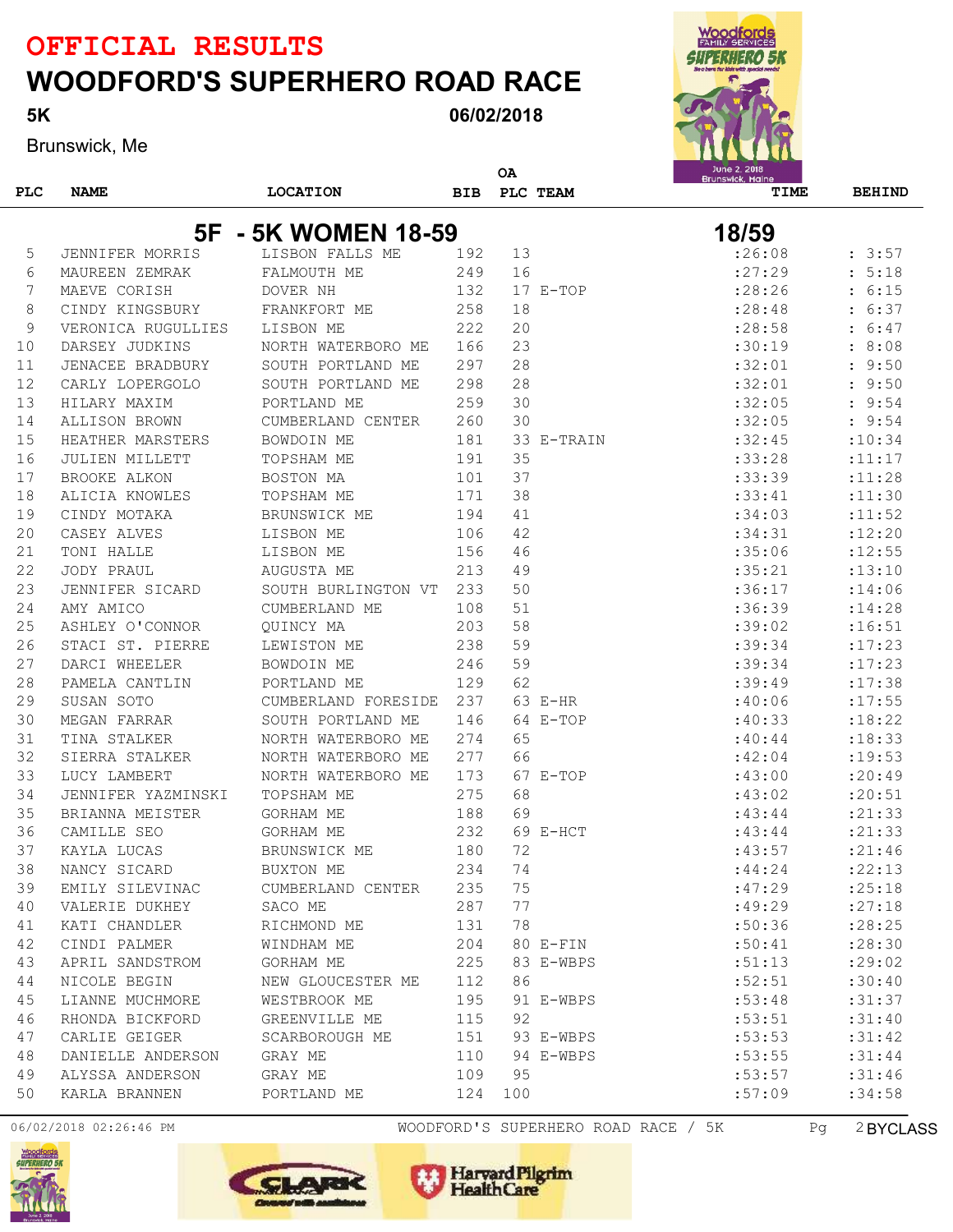06/02/2018

Brunswick, Me

5K

| <b>WOODFORDS</b><br>JEK<br>اہے<br>2438443<br>Be a bero for klór with special needs! |
|-------------------------------------------------------------------------------------|
|                                                                                     |
| June 2, 2018<br><b>Brunswick, Maine</b>                                             |

|            |                                      |                                 |            | ΟA  |             | June 2, 2018<br>Brunswick, Maine |                  |
|------------|--------------------------------------|---------------------------------|------------|-----|-------------|----------------------------------|------------------|
| <b>PLC</b> | <b>NAME</b>                          | <b>LOCATION</b>                 | <b>BIB</b> |     | PLC TEAM    | TIME                             | <b>BEHIND</b>    |
|            |                                      |                                 |            |     |             |                                  |                  |
|            |                                      | 5F - 5K WOMEN 18-59             |            |     |             | 18/59                            |                  |
| 51         | ADELE NICHOLS                        | PORTLAND ME                     | 196        | 100 |             | :57:09                           | :34:58           |
| 52         | KELSI WRY                            | CUMBERLAND FORESIDE             | 248        | 102 |             | :57:23                           | :35:12           |
| 53         | ATHENA RITCHESON                     | SABATTUS ME                     | 271        | 104 |             | :58:14                           | :36:03           |
| 54         | AMANDA CORTELLINO                    | LEWISTON ME                     | 133        |     | 106 E-TOP   | :58:18                           | :36:07<br>:36:11 |
| 55         | COUTNEY MCCASLIN                     | LISBON ME                       | 272        | 107 |             | :58:22                           |                  |
| 56         | JANE REDLON                          | TOPSHAM ME                      | 214        |     | 108 E-TOP   | :58:27                           | :36:16           |
| 57         | KELSEY FAHEY                         | PORTLAND ME                     | 145        |     | $110$ E-TOP | :58:39                           | :36:28           |
| 58         | JULIE O'CONNELL                      | PORTLAND ME                     | 269        |     | $111$ E-TOP | :58:41                           | :36:30           |
| 59         | TARA RICHWALDER                      | TOPSHAM ME                      | 218        |     | $112 E-TOP$ | :58:43                           | :36:32           |
| 60         | ANDREA BLUNDA                        | BOWDOINHAM ME                   | 119        |     | 113 E-TOP   | :58:45                           | :36:34           |
| 61         | CHARLOTTE BRIGGS                     | BATH ME                         | 125        |     | $114$ E-TOP | :58:47                           | :36:36           |
| 62         | KATIE SANKARE                        | FREEPORT ME                     | 228        | 119 | 115 E-WBPS  | :58:49                           | :36:38           |
| 63         | BRISTYN LEASURE                      | <b>SCARBOROUGH ME</b>           | 261        |     |             | :59:06                           | :36:55           |
| 64         | ALINA DUBOIS                         | SOUTH PORTLAND ME               | 142        | 120 |             | :59:07                           | :36:56           |
| 65         | LEANN DOYLE                          | BRUNSWICK ME                    | 139<br>186 | 125 | $124$ E-TOP | 1:00:10<br>1:00:12               | :37:59<br>:38:01 |
| 66         | MICHELLE MCDONOUGH<br>CINDY WILLIAMS | BRUNSWICK ME                    | 247        | 126 |             | 1:00:40                          | :38:29           |
| 67         |                                      | TOPSHAM ME                      | 183        | 127 |             | 1:00:44                          | :38:33           |
| 68<br>69   | JAMIE MAURO<br>ZORICA BAJIC          | LISBON FALLS ME                 | 293        | 128 |             | 1:00:57                          | :38:46           |
| 70         |                                      | SOUTH PORTLAND ME<br>WINSLOW ME | 254        | 131 |             |                                  | :39:32           |
| 71         | JENNA ZEMRAK<br>STACEY PARKER        | WESTBROOK ME                    | 279        | 131 |             | 1:01:43<br>1:01:43               | :39:32           |
| 72         | JOANNA ALVARADO                      | LISBON FALLS ME                 | 105        |     | 133 E-HIS   | 1:02:16                          | :40:05           |
| 73         |                                      | PORTLAND ME                     | 161        | 141 |             |                                  | : 42:37          |
| 74         | LINDSAY HUMPHREYS                    |                                 | 256        | 143 |             | 1:04:48                          |                  |
|            | SANDY TATRO                          | BRUNSWICK ME                    |            |     |             | 1:04:53                          | :42:42           |
| 75         | DEBRA BLOOMINGDALE                   | SOUTH PORTLAND ME               | 118        | 145 |             | 1:06:06                          | :43:55           |
| 76         | ASHLEY O'BRIEN                       | WESTBROOK ME                    | 198        | 146 |             | 1:07:19                          | :45:08           |
| 77         | SAMANTHA GILMOUR                     | PORTLAND ME                     | 153        |     | 153 E-SBDT  | 1:10:38                          | :48:27           |
| 78         | TESSA MASCETTA                       | PORTLAND ME                     | 182        |     | 153 E-SBDT  | 1:10:38                          | :48:27           |
| 79         | CLAUDIA RITCH-SMITH                  | PORTLAND ME                     | 281        | 155 |             | 1:11:34                          | :49:23           |
| 80         | LISA ROBERGE                         | WATERVILLE ME                   | 219        | 157 |             | 1:14:03                          | :51:52           |
|            | 5M                                   | <b>5K MEN 18-59</b>             |            |     |             | 18/59                            |                  |
| 1          | CHAD PERRY                           | RANDOLPH ME                     | 210        | 1   |             | :19:42                           | $\colon 0$       |
| 2          | KEVIN JOLY                           | FALMOUTH ME                     | 165        | 4   |             | :22:50                           | : 3:08           |
| 3          | SHAWN SMITH                          | CORNISH ME                      | 236        |     | 5 E-MAINT   | : 23:03                          | : 3:21           |
| 4          | PATRICK GUERETTE                     | AUGUSTA ME                      | 284        | 6   |             | : 23:19                          | : 3:37           |
| 5          | BENJAMIN BROWN                       | BRUNSWICK ME                    | 278        | 9   |             | : 25:34                          | : 5:52           |
| 6          | JEFFREY DELETETSKY                   | TOPSHAM ME                      | 138        | 10  |             | : 25:45                          | : 6:03           |
| 7          | MIKE SCHNEIDER                       | BRUNSWICK ME                    | 231        | 11  |             | : 25:48                          | : 6:06           |
| 8          | MICHAEL PEARSON                      | BRUNSWICK ME                    | 209        | 14  |             | : 26:44                          | : 7:02           |
| 9          | ERIC KINGSBURY                       | FRANKFORT ME                    | 257        | 15  |             | : 27:24                          | : 7:42           |
| 10         | <b>JUSTIN HILDESER</b>               | WESTBROOK ME                    | 296        | 19  |             | : 28:50                          | : 9:08           |
| 11         | IAN LEWIS                            | BRUNSWICK ME                    | 255        | 21  |             | : 29:50                          | :10:08           |
| 12         | JULIEN BOUDIAS                       | LITCHFIELD ME                   | 123        | 22  |             | :30:15                           | :10:33           |
| 13         | DEREK SWAN                           | BRUNSWICK ME                    | 239        | 25  |             | :31:03                           | : 11:21          |
| 14         | <b>JASON MCFARLAND</b>               | SCARBOROUGH ME                  | 187        | 27  |             | :31:17                           | : 11:35          |



06/02/2018 02:26:46 PM WOODFORD'S SUPERHERO ROAD RACE / 5K Pg 3BYCLASS

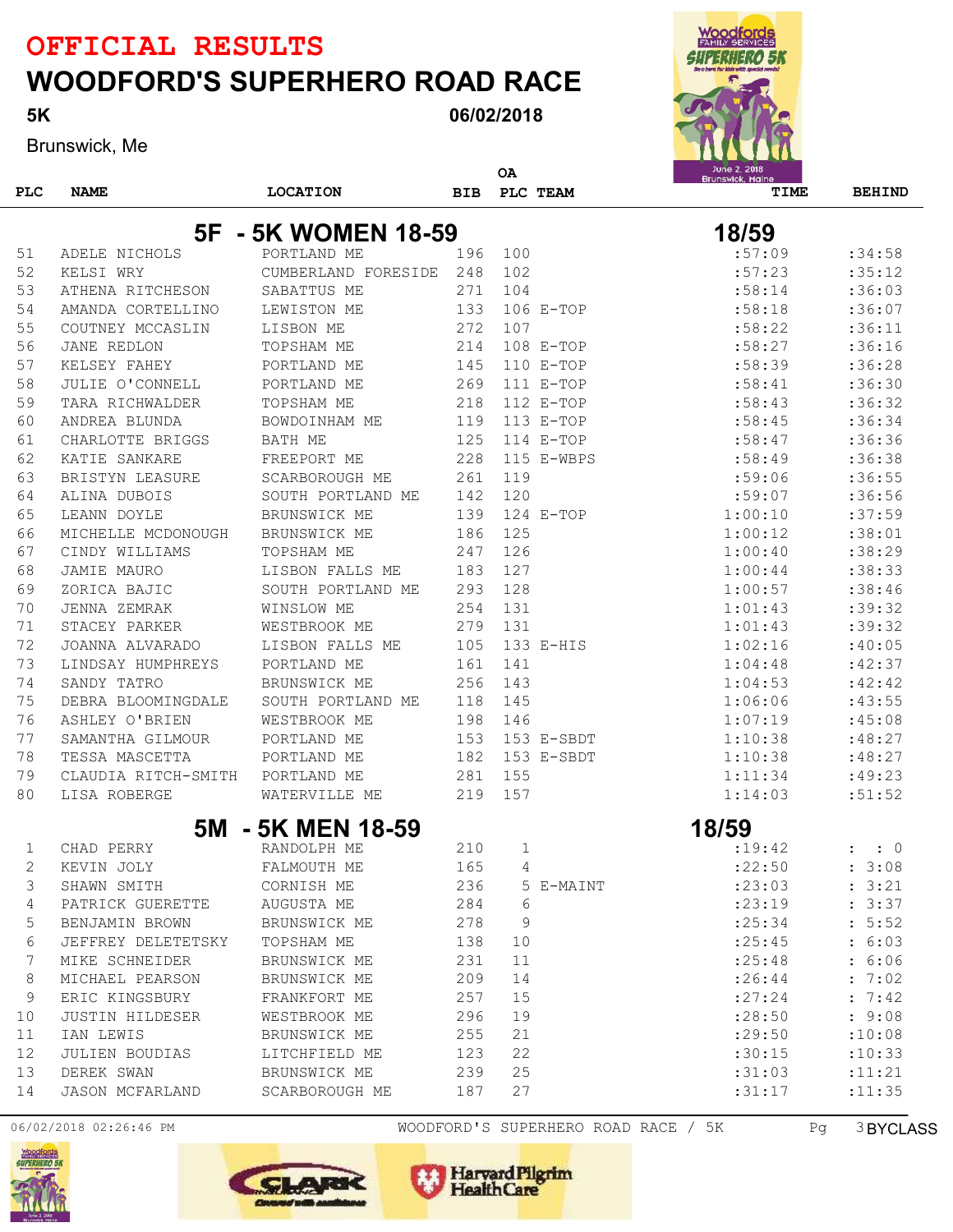06/02/2018

Brunswick, Me

5K

| <b>Woodfords</b><br><b>FAMILY SERVICES</b>             |
|--------------------------------------------------------|
| GUZERNERO 5R<br>Be a bero for klár with special needs! |
|                                                        |
|                                                        |
|                                                        |
| June 2, 2018<br>Brunswick, Maine                       |
|                                                        |

|                   |                     |                     |     | ΟA  |              | June 2, 2018<br>Brunswick, Maine |               |  |  |
|-------------------|---------------------|---------------------|-----|-----|--------------|----------------------------------|---------------|--|--|
| PLC               | <b>NAME</b>         | <b>LOCATION</b>     | BIB |     | PLC TEAM     | TIME                             | <b>BEHIND</b> |  |  |
|                   |                     |                     |     |     |              |                                  |               |  |  |
|                   | 5M                  | - 5K MEN 18-59      |     |     |              | 18/59                            |               |  |  |
| 15                | TOM KNIGHTS         | DURHAM ME           | 170 | 32  |              | :32:15                           | : 12: 33      |  |  |
| 16                | ANDREW DAWSON       | BRUNSWICK ME        | 134 | 36  |              | :33:38                           | : 13:56       |  |  |
| 17                | GREG FONTAINE       | FALMOUTH ME         | 290 | 39  |              | :33:42                           | : 14:00       |  |  |
| 18                | NATHANIEL ALVES     | LISBON ME           | 107 | 43  |              | :34:32                           | : 14:50       |  |  |
| 19                | DAVID DEBREE        | PORTLAND ME         | 135 | 45  |              | :34:59                           | : 15: 17      |  |  |
| 20                | KEVIN HANSELMAN     | PORTLAND ME         | 157 | 47  |              | :35:08                           | : 15:26       |  |  |
| 21                | WALTER BRINK        | BRUNSWICK ME        | 126 | 48  |              | :35:09                           | : 15: 27      |  |  |
| 22                | CHRISTOPHER JOHNSON | BRUNSWICK ME        | 164 | 52  |              | :37:12                           | :17:30        |  |  |
| 23                | TIMOTHY PATON       | PORTLAND ME         | 207 |     | 54 E-WBPS    | :38:29                           | : 18: 47      |  |  |
| 24                | CHRIS KNOWLES       | TOPSHAM ME          | 172 |     | 56 E-TOP     | :38:41                           | :18:59        |  |  |
| 25                | <b>BRUCE MORRIS</b> | LISBON FALLS ME     | 193 | 76  |              | :47:58                           | : 28:16       |  |  |
| 26                | RYAN PALMER         | WINDHAM ME          | 205 | 80  |              | :50:41                           | :30:59        |  |  |
| 27                | MICHAEL BOLANZ      | CUMBERLAND CENTER   | 120 | 85  |              | :52:04                           | :32:22        |  |  |
| 28                | RYAN VANIER         | NEW GLOUCESTER ME   | 243 | 86  |              | :52:51                           | :33:09        |  |  |
| 29                | MATT THEBARGE       | SCARBOROUGH ME      | 241 |     | 96 E-WBPS    | :54:00                           | :34:18        |  |  |
| 30                | RANDALL BICKFORD    | GREENVILLE ME       | 116 | 97  |              | :55:45                           | :36:03        |  |  |
| 31                | EVAN BICKFORD       | GRAY ME             | 117 | 97  |              | :55:45                           | :36:03        |  |  |
| 32                | WES ZEMRAK          | FALMOUTH ME         | 253 | 99  |              | :56:04                           | :36:22        |  |  |
| 33                | RYAN BROWNEWELL     | CUMBERLAND FORESIDE | 128 | 102 |              | :57:23                           | :37:41        |  |  |
| 34                | TYLER LECLAIR       | LITCHFIELD ME       | 270 | 104 |              | :58:14                           | :38:32        |  |  |
| 35                | <b>JUSTIN TART</b>  | POWNAL ME           | 273 | 109 |              | :58:28                           | :38:46        |  |  |
| 36                | GIMBALA SANKARE     | FREEPORT ME         | 229 | 115 |              | :58:49                           | :39:07        |  |  |
| 37                | MAHIR HASANOV       | PORTLAND ME         | 159 | 117 |              | :58:59                           | :39:17        |  |  |
| 38                | TIMOTHY DUBOIS      | SOUTH PORTLAND ME   | 143 | 118 |              | :59:04                           | :39:22        |  |  |
| 39                | ZORAN MILIC         | WAYNESBORO PA       | 295 | 128 |              | 1:00:57                          | :41:15        |  |  |
| 40                | IAN WALLACE         | LYNNFIELD MA        | 300 | 134 |              | 1:04:28                          | :44:46        |  |  |
| 41                | PETER HALL          | SOUTH PORTLAND ME   | 154 | 140 |              | 1:04:45                          | :45:03        |  |  |
| 42                | DENIS MESINCHI      | PORTLAND ME         | 189 | 142 |              | 1:04:51                          | :45:09        |  |  |
| 43                | CHARLES HUNNEWELL   | BRUNSWICK ME        | 162 | 144 |              | 1:04:56                          | :45:14        |  |  |
| 44                | WARD LIBBY          | PORTLAND ME         | 264 | 151 |              | 1:08:24                          | :48:42        |  |  |
|                   |                     | 5F - Did Not Start  |     |     |              |                                  |               |  |  |
| $***$             | MONICA ALMY         | BRUNSWICK ME        | 102 | 0   |              | $\colon 0$                       |               |  |  |
| $***$             | LAUREN ARCHAMBAULT  | PORTLAND ME         | 111 |     | $0$ $E-DEFV$ | $\colon 0$                       |               |  |  |
| $\star\star\star$ | LUCA BERINATO       | BRUNSWICK ME        | 113 | 0   |              | $\colon 0$                       |               |  |  |
| $\star\star\star$ | BARBARA BERINATO    | BRUNSWICK ME        | 114 | 0   |              | $\colon 0$                       |               |  |  |
| $\star\star\star$ | JENNESA FABBRI      | AUGUSTA ME          | 144 | 0   |              | $\colon 0$                       |               |  |  |
| $\star\star\star$ | SARAH FLEMING       | BRUNSWICK ME        | 147 | 0   |              | $\colon 0$                       |               |  |  |
| $\star\star\star$ | AARON FLYNN         | CAPE NEDDICK ME     | 148 | 0   |              | $\colon 0$                       |               |  |  |
| $\star\star\star$ | BEN FOLEY           | CAPE ELIZABETH ME   | 149 | 0   |              | $\colon 0$                       |               |  |  |
| $\star\star\star$ | MICHELE GASCO       | SACO ME             | 150 | 0   |              | $\colon 0$                       |               |  |  |
| $\star\star\star$ | SANDRA HAYWARD      | PORTLAND ME         | 160 |     | $0 E-0I$     | $\colon 0$                       |               |  |  |
| $\star\star\star$ | KRISTI KENNEDY      | NORTH WATERBORO ME  | 169 | 0   |              | $\colon 0$                       |               |  |  |
| $\star\star\star$ | LAUREN LEAR         | PORTLAND ME         | 175 | 0   |              | $\colon 0$                       |               |  |  |
| $\star\star\star$ | BEN LEIGHTON        | BRUNSWICK ME        | 176 | 0   |              | $\colon$ $\colon$ 0              |               |  |  |
| $***$             | ALEXANDRIA LEMAY    | SACO ME             | 177 | 0   |              | $\colon$ $\colon$ 0              |               |  |  |
|                   |                     |                     |     |     |              |                                  |               |  |  |





06/02/2018 02:26:46 PM WOODFORD'S SUPERHERO ROAD RACE / 5K Pg 4BYCLASS

Harvard Pilgrim